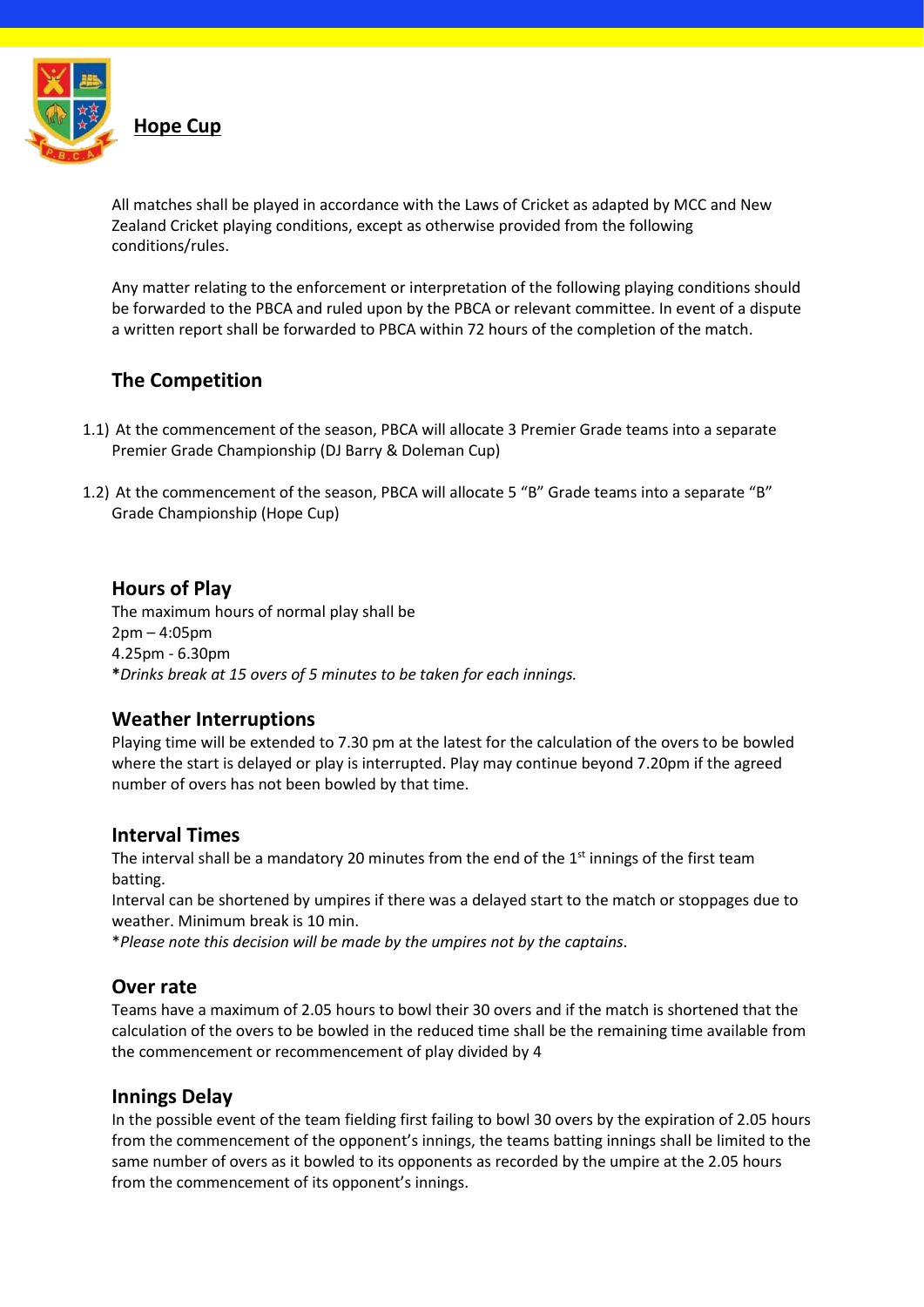An over in progress at the expiration of 2.05 hours from the commencement of the innings of the side batting first shall be deemed to have been bowled

In the event of the team fielding second failing to bowl, if necessary, 30 overs or the number of overs required to be bowled by the scheduled cessation, the hours shall be extended until the required number of overs has been bowled or a result achieved.

## **Balls**

The mandatory ball to be used at this level of cricket can be a Kookaburra King 156g (Two-piece ball) \* brand New or a Kookaburra Senator 156g (4-piece ball) partially used.

The umpire will have the final say in regards to the quality of the partially used senator ball. If it does not meet standards it will need to be replaced with a better ball. The Red Kings will need to be brand new at

#### **Reserve Day - Final only**

Where the scheduled playing day for a match is the Saturday and the match cannot be completed on that day due to ground or weather conditions, the Sunday shall be the reserve day. Failing this the game should be scheduled for the next available Saturday.

The HOPE Cup will not take priority over a DJ Barry or Doleman Cup game scheduled on a field. If other fields are suitable for play, the Final will be played on that field. (Exception will apply if it is a district game. District game will take priority)

## **Field restrictions**

8.1 At the instant of delivery, there may not be more than 5 fieldsmen on the leg side.

8.2 In addition to the restriction contained in clause 8.1 above, further fielding restrictions shall apply to certain overs in each innings. The nature of such restrictions and the overs during which they shall apply are set out in the following paragraphs.

8.3 The following fielding restrictions shall apply:

Two semi-circles shall be drawn on the field of play. The semi-circles shall have as their centre the middle stump at either end of the pitch. The radius of each of the semi-circles shall be 30 yards (27.43 metres).

The semi-circles shall be linked by two parallel straight lines drawn on the field. (Refer attached Appendix 4). The fielding restriction areas should be marked by continuous painted white lines or 'dots' at 5-yard (4.57 metres) intervals, each 'dot' to be covered by a white plastic or rubber (but not metal) disc measuring 7 inches (18 cm) in diameter.

## **Powerplays**

**Powerplay 1** - no more than two (2) fieldsmen shall be permitted outside this fielding restriction area. In an innings of 30 overs, these are overs 1 to 6 inclusive. After the 6<sup>th</sup> over you may have 5 **fielders** out on the boundary.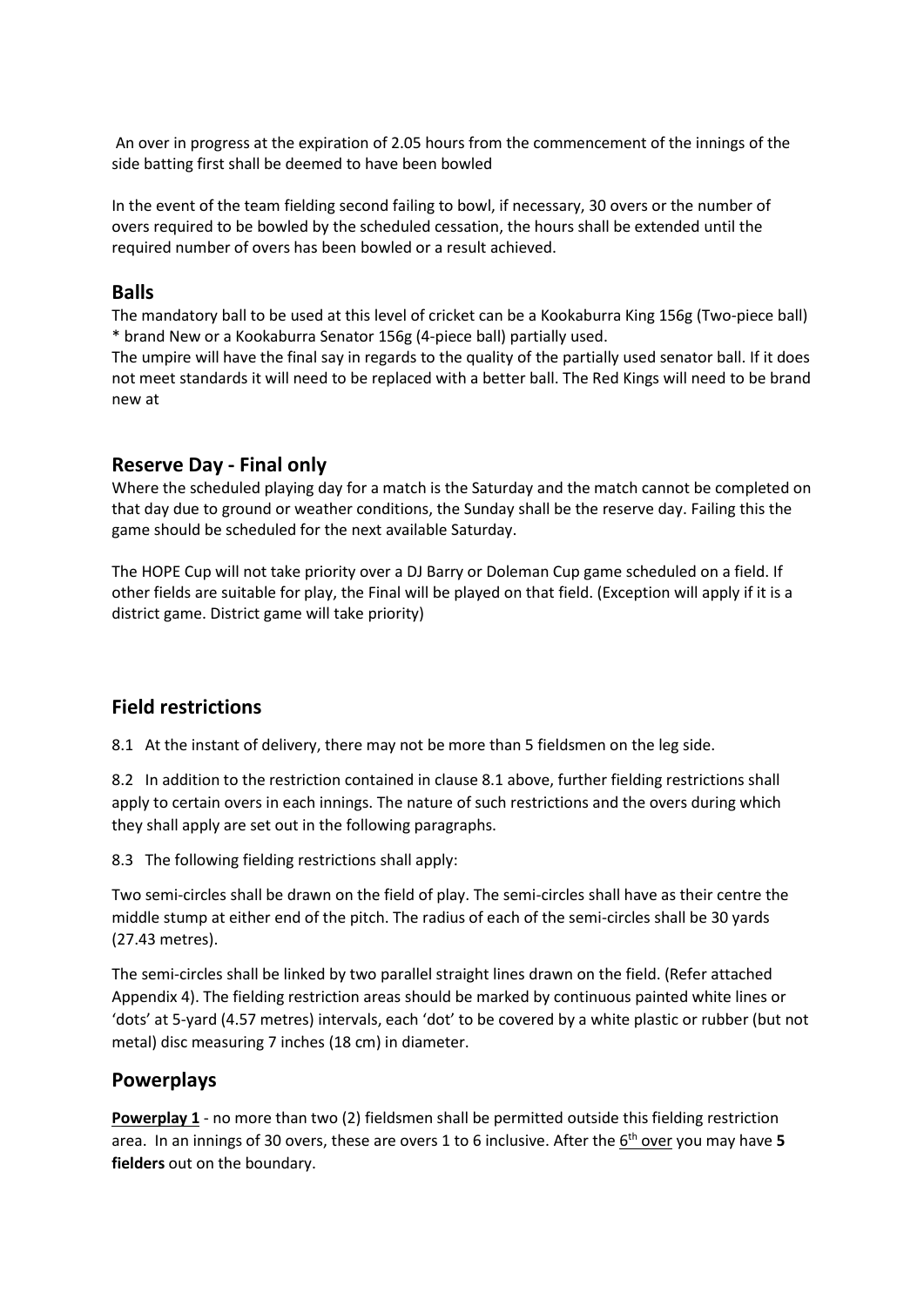

# **Reduced overs**

In circumstances when the number of overs of the batting team is reduced, the number of overs within each phase of the innings shall be reduced in accordance with the table below. For the sake of clarity, it should be noted that the table shall apply to both the 1st and 2nd innings of the match.

| <b>Innings</b> | Powerplay    |
|----------------|--------------|
| duration       | $\mathbf{1}$ |
| 20             | 4            |
| 21             | 4            |
| 22             | 5            |
| 23             | 5            |
| 24             | 5            |
| 25             | 5            |
| 26             | 5            |
| 27             | 6            |
| 28             | 6            |
| 29             | 6            |
| 30             | 6            |

# **Powerplay Laws**

If play is interrupted during an innings and the table in 8.4 applies, the Powerplay take immediate effect. For the avoidance of doubt this applies even if the interruption has occurred mid-over.

At the commencement of the middle and final phases of an innings, the umpire shall signal such commencement to the scorers by rotating his arm in a large circle.

In the event of an infringement of any of the above fielding restrictions, the square leg umpire shall call and signal 'No Ball'.

# **Late starts**

If the side batting first is late starting, they will receive one less over for every 4 minutes or part thereof, that they are late. It is important that the first innings is completed as close to 4:05pm.If the bowling side is the offender, they will lose one over of batting for every 4 min that they are late. All claims must be made, and agreed to, before play starts.

# **Team Numbers**

When a team is short of numbers, the minimum allowed to constitute a team is seven players - any less will lead to a default.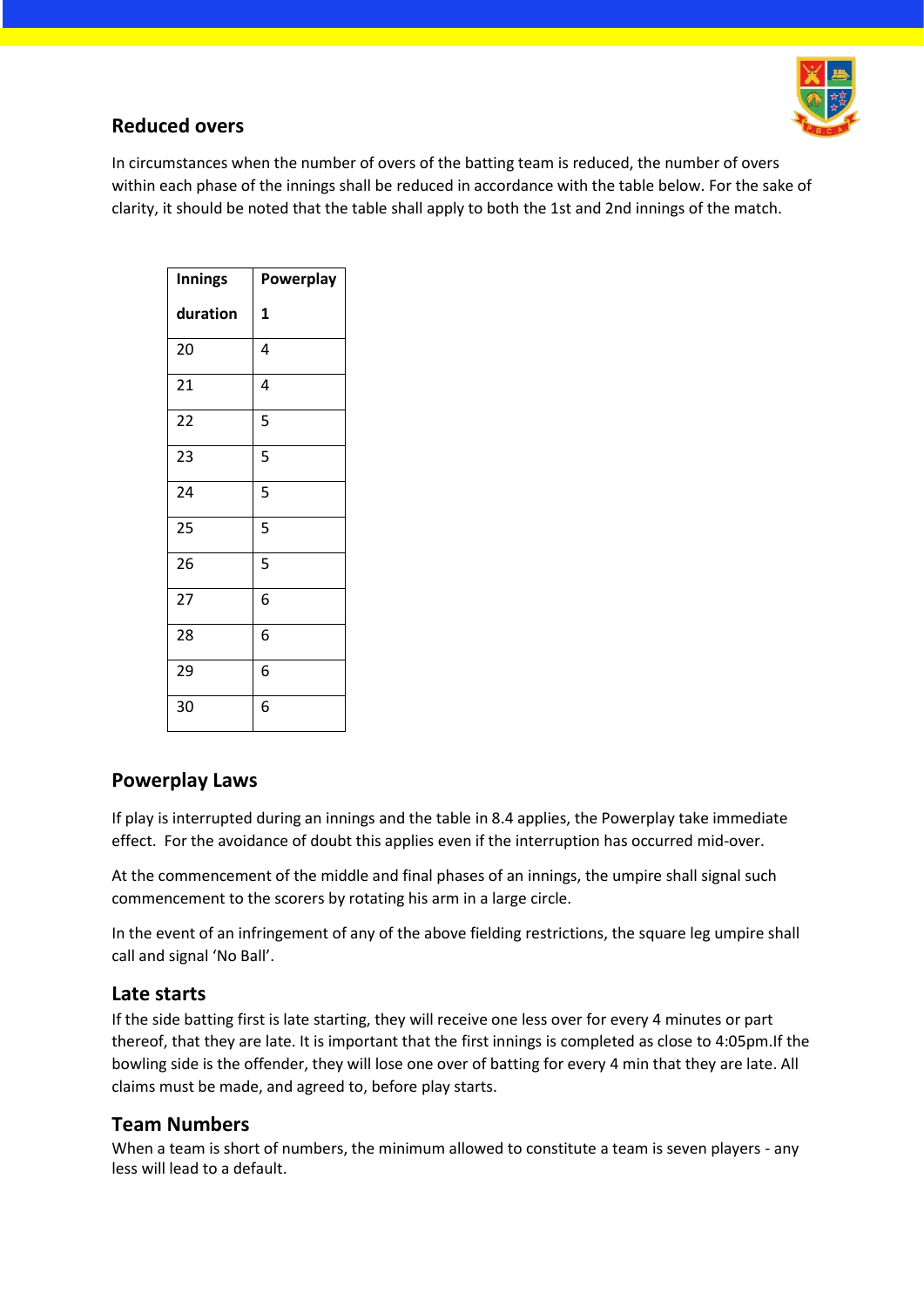To allow for unexpected circumstances that may lead to a delay in arrival of part or all of a team, a period of 15 minutes will be allowed from the scheduled start of play. The late start penalty will still apply but in the interest and spirit of the game, we would expect both captains to take into consideration any unusual circumstances and waive the penalty. However, if total agreement is impossible, then rule above under (**late starts)** will still apply.

# **Late arrivals and Non registered players**

If a team takes the field with less than 11 players and no substitutes have fielded, then any player who arrives late can immediately take a full part in the game. Teams may not have more than 3 nonregistered players with in a team, if so, the game will be forfeited to the opposing team. Players are allowed to register on the day through the PBCA website and show the opposing captain the registration details for confirmation.

#### **Age Restriction**

The minimum age for players in the Hope Cup is **13 Years old**. Any player that is younger will not be allowed to field/bowl/bat at any point in the game.

A dispensation will be needed from PBCA before a player aged 13-14 years old is allowed to take the field. Dispensation needs to be done 24 hours before the scheduled fixture.

## **Weather Interruptions**

a. If wet conditions delay the start, the number of overs for each innings will be decided by the captains (in the absence of official umpires) before the start of play.

b. If the 1st innings is interrupted by rain the remaining time is to be apportioned and the number of overs reduced by one for every 4-minutes lost

## **The revised targets due to weather interference.**

Total Runs scored by the batting team first shall be divided by the overs faced. If a team is dismissed before the set number of overs for the innings the total runs should be divided by the set number of overs.

The team batting second revised target will be the above figure multiplied by the overs available to them.

**Example** - Team batting first scores 196 in 30 overs = 6.53 Team batting second has 20 overs available =  $20 \times 6.53 = 130$ 

## **Result due to weather**

A result can only be achieved if both teams have had the opportunity of batting for 15 overs each. If the match is interrupted after the 15th over of the second innings and the team batting second is unable to complete the set overs the winner will be decided on superior run rate at the time the game ceased.

# **Abandoned Games**

If no play is possible or the match cannot be completed it will be an abandoned match and the draw will proceed the following week as though the match had been played.

## **Points**

WIN - 3 points LOSS - 0 points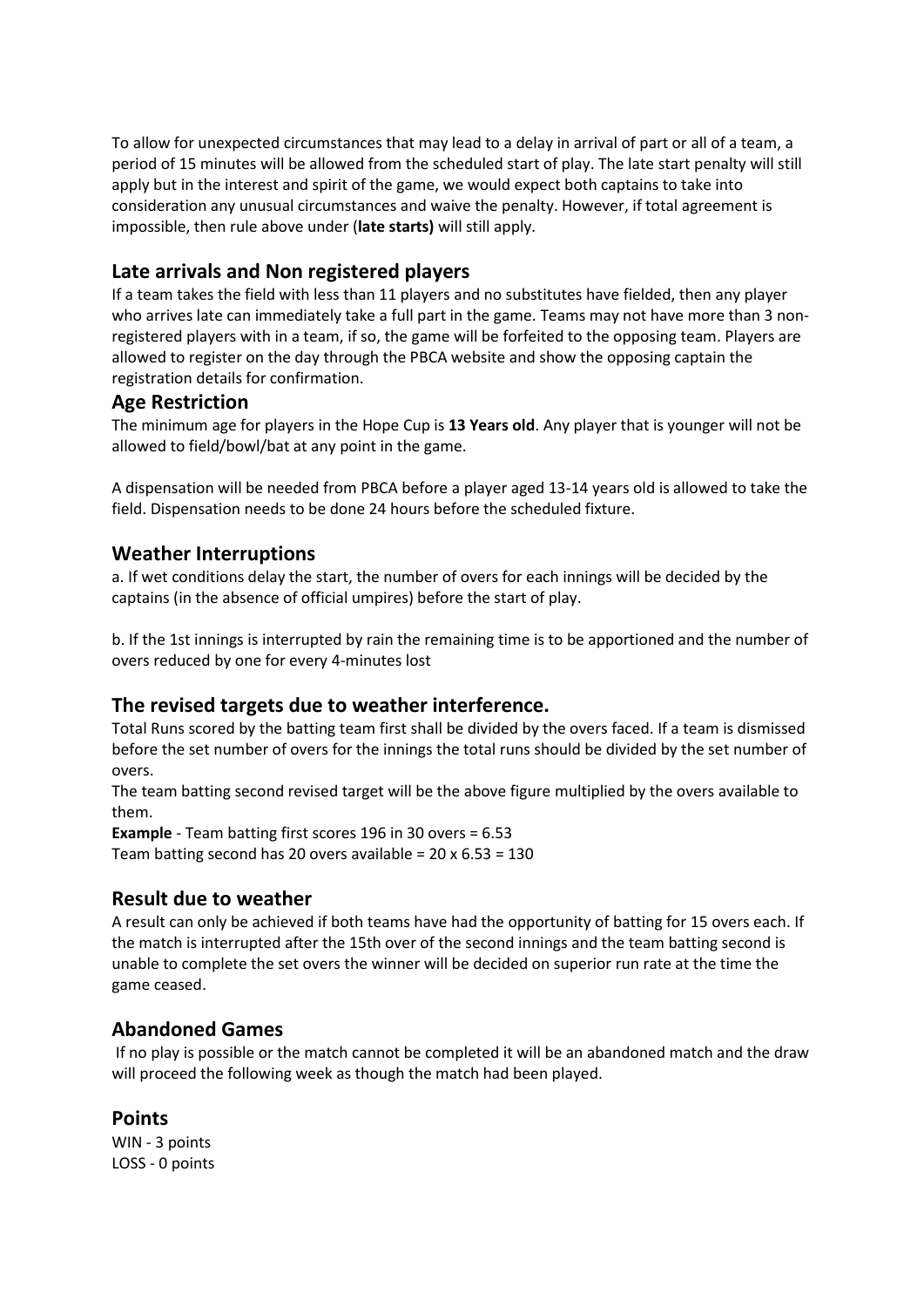TIE/ABANDONED - 1 point NO RESULT - 0 points

#### **Covers**

The **home team** (as seen on CricHQ fixtures) will be responsible for covering the pitch the **Thursday**  before every game during the season. If covers are not on and play is abandoned due to a weather affected pitch, the Home team will forfeit the game and their points to the away team.

Home teams will need to liaise with Operations manager and groundsman during the week for details and information regarding wickets and times.

#### **Scoring**

Both teams are required to load the result into Crichq by the **following Monday**. Any team not complying may have any points gained from the match taken off them, if PBCA is satisfied that there is not sufficient reason.

Teams that are using scoresheets will need to manually upload their scoresheets to CricHQ by the following Monday. scores that are not uploaded correctly will be penalised points from the specific game.

#### **Competition Structure**

Hope Cup is the Senior B league and will run from October to March each year. The overall winner of the Hope Cup gets awarded a challenge game against the 3<sup>rd</sup> placed club team in the DJ Barry. This game will be held a week after Hope Cup Final and the winner will either be promoted to Doleman Cup and DJ Barry or relegated to Hope Cup for the following season.

## **Challenge Cup**

The challenge game can be declined by the Hope Cup winner for that year and this will mean that the 3<sup>rd</sup> placed club in DJ Barry will automatically stay in the Premier division for the following year. Challenge game cannot be passed down to  $2<sup>nd</sup>$  place.

If the final cannot be played on the scheduled Saturday of the season then teams can play on the next day (Sunday.) assuming playing conditions are suitable.

#### **No Ball**

Any "full" pitched ball that passes the popping crease at a height above the waist of the batsman standing in their normal batting stance shall be called no ball.

#### **Wides**

Teams will all umpire the wides by the dictated lines on the pitch eg a *ball passing outside a line drawn between the bowling and popping creases, measured 750mm from the outside of the off stump and 200mm from the leg stuff shall be called wide."*

Any short-pitched ball passing the popping crease at a height "above the head" of the batsman standing in their normal batting stance shall be called no ball.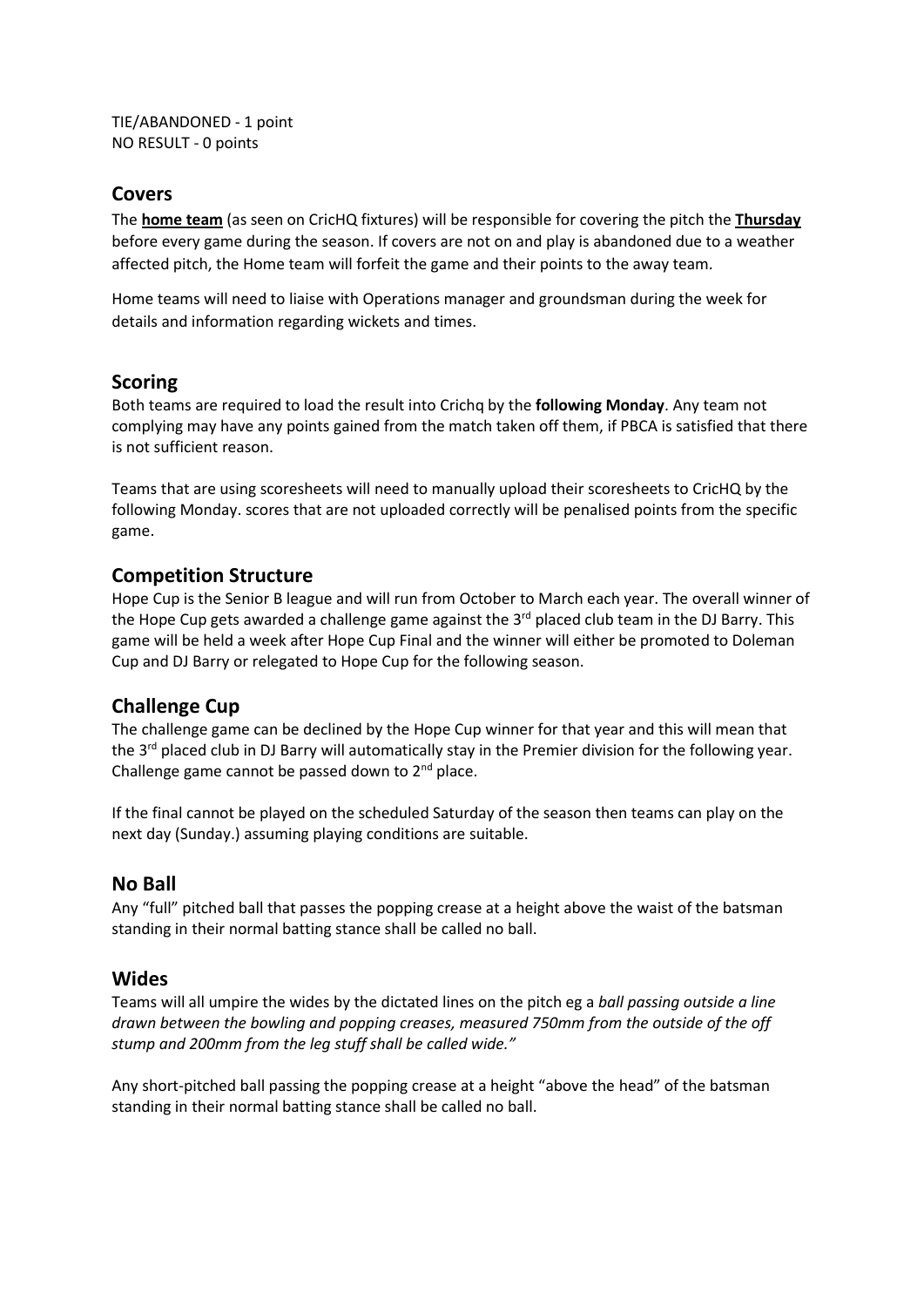# **Eligible players**

Semis and Finals

All players will have to be Registered cricketers that participate in the semis and Finals. Players that field a non-registered player for the Final will forfeit the game automatically

Hope Cup Final eligibility: In order to play in a Hope Cup final

# **Premier Players/Clubs**

A player must have played (or been named to play in the case of abandoned games) in **3** or more of scheduled days before the date of the Final for that team in that grade in the season of the relevant final.

Players that have played in the Premier Division (Doleman Cup & DJ Barry Cup) for their respective clubs may not drop down to Hope Cup level If they have played 55% or more games in the season at the Premier division.

e.g. Player A has played 3 Doleman cup games (out of 4) and 2 DJ Barry Games (out of 4) The player has played 5 out of 8 scheduled days or 63% of days in the Premier Division.

#### **Player A is not eligible to play in the Hope Cup.**

Player B has played 2 Doleman Cup games and 1 DJ Barry. The player has played 3 of 8 scheduled days or 38% of days.

#### **Player B is eligible to play in the Hope Cup.**

**In addition to the above, any player who does not meet these criteria but has played all of their cricket in that season at the same grade for the same team, shall be eligible to play in a Doleman Cup Final.** 

**\****Any Player can play in the final if they are getting promoted from Hope Cup into Premier Division as long as they meet a certain criterion:* 

*- Are a registered player* 

*- Have played 3 or more games for the club as a whole in that current season.* 

# **The standings of the competition**

The standings of the competition will be decided by the team that finishes with the highest points over the season.

>If 2 or more teams finish with the same points it will be decided by the team with highest **net run rate.**

>If still tied it will be the team with the most wins in competition.

> if still tied it will be the team who has taken the most wickets in the season.

>If still tied it will be the team that has scored the most aggregated runs in the season.